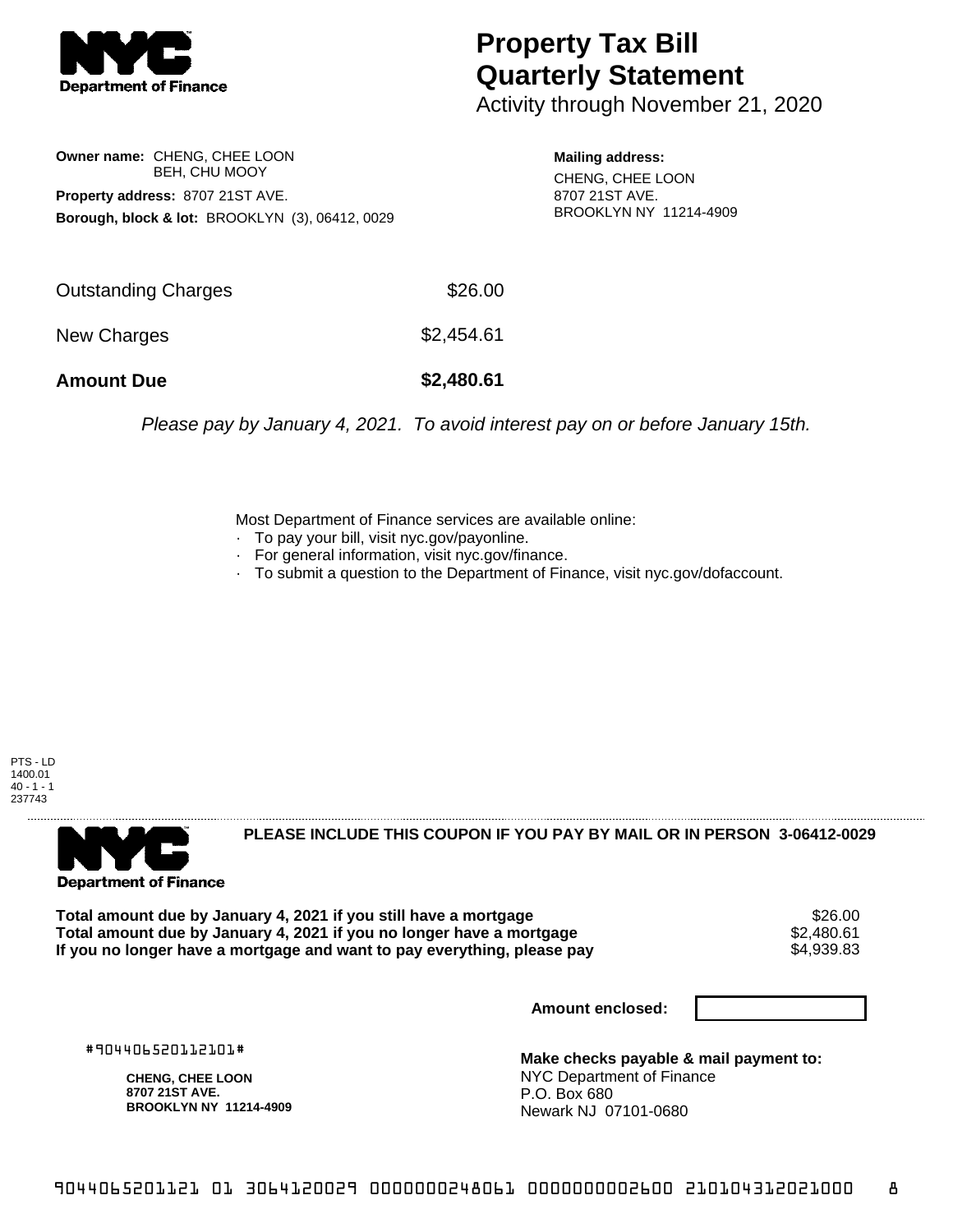

| <b>Billing Summary</b>                                            | <b>Activity Date Due Date</b> |                            | Amount                  |
|-------------------------------------------------------------------|-------------------------------|----------------------------|-------------------------|
| Outstanding charges including interest and payments               |                               |                            | \$26.00                 |
| Finance-Property Tax<br><b>Adopted Tax Rate</b>                   |                               | 01/01/2021                 | \$2,496.39<br>$$-28.78$ |
| Payment                                                           | 10/03/2020                    | Dovenmuehle Mortgage, Inc. | $$-13.00$               |
| <b>Total amount due</b>                                           |                               |                            | \$2,480.61              |
| <b>Tax Year Charges Remaining</b>                                 | <b>Activity Date</b>          | Due Date                   | <b>Amount</b>           |
| Finance-Property Tax<br><b>Adopted Tax Rate</b>                   |                               | 04/01/2021                 | \$2,496.39<br>$$-28.78$ |
| Total tax year charges remaining                                  |                               |                            | \$2,467.61              |
| If you pay everything you owe by January 4, 2021, you would save: |                               |                            | \$8.39                  |
| <b>Overpayments/Credits</b>                                       | <b>Activity Date</b>          | Due Date                   | Amount                  |
| Credit Balance                                                    |                               | 10/01/2020                 | $$-13.00$               |
| Credit Applied                                                    | 10/03/2020                    |                            | \$13.00                 |
|                                                                   |                               | Total credit applied       | \$13.00                 |
| Total overpayments/credits remaining on account                   |                               |                            | \$0.00                  |

## **Home banking payment instructions:**

- 1. **Log** into your bank or online bill pay website.
- 2. **Add** the new payee: NYC DOF Property Tax. Enter your account number, which is your boro, block and lot, as it appears here: 3-06412-0029 . You may also need to enter the address for the Department of Finance. The address is P.O. Box 680, Newark NJ 07101-0680.
- 3. **Schedule** your online payment using your checking or savings account.

## **Did Your Mailing Address Change?** If so, please visit us at **nyc.gov/changemailingaddress** or call **311.**

When you provide a check as payment, you authorize us either to use information from your check to make a one-time electronic fund transfer from your account or to process the payment as a check transaction.